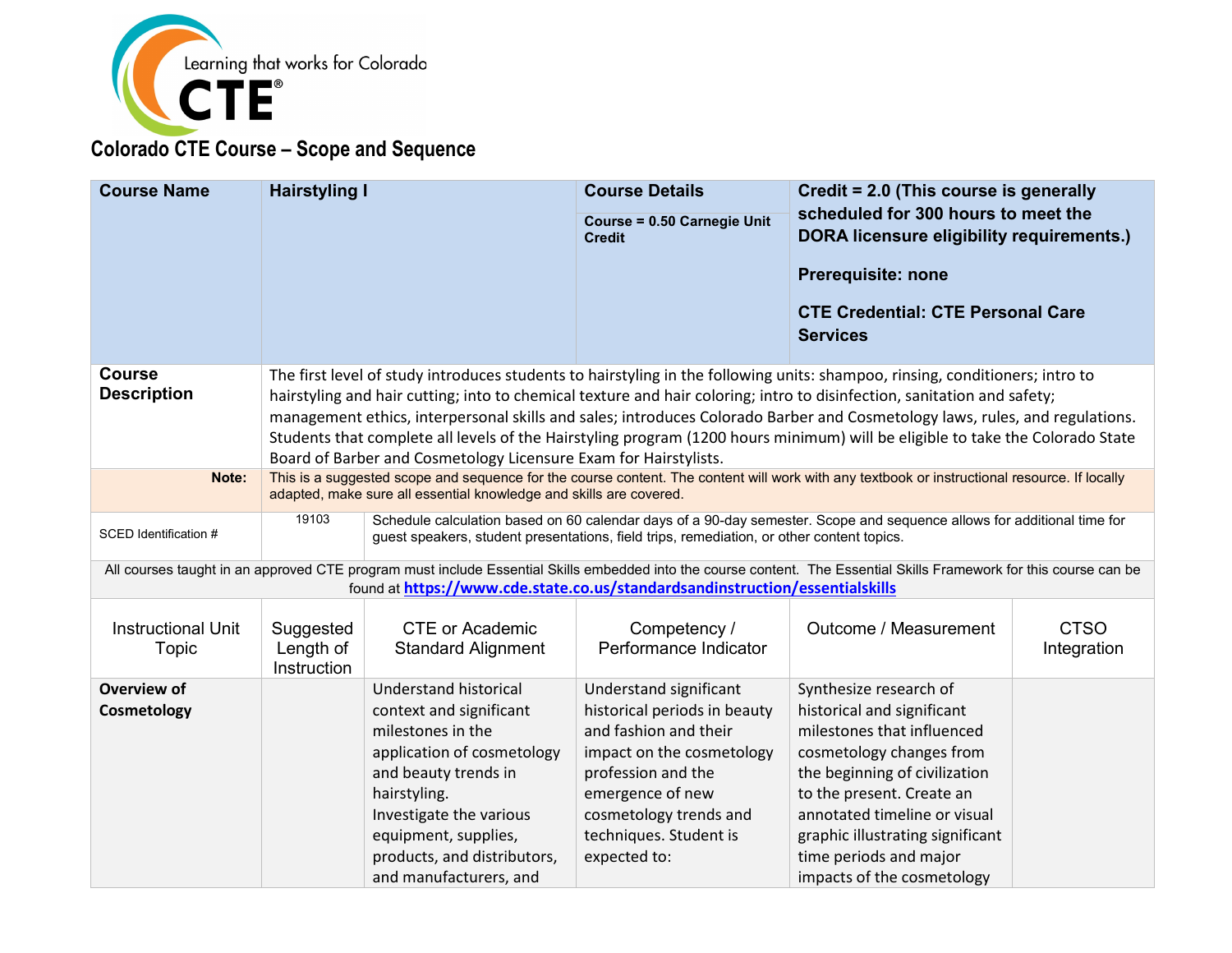

| that represent the beauty<br>industry.<br>Describe importance of<br>keeping up with new<br>trends, technologies,<br>product development, new<br>equipment, and services for<br>clients. | (A) Identify major<br>milestones and contributors<br>to the beauty industry;<br>(B) Discuss historical time<br>periods and their influence<br>on modern beauty trends;<br>(C) Explain the benefits of<br>keeping up with the trends,<br>technologies and new<br>products for treatment<br>plans; and<br>(D) Review new trends,<br>technologies, product<br>development, equipment,<br>and services with a<br>benefit/cost analysis<br>perspective. | trends on the progression of<br>various styles. Use academic<br>research and news media<br>citing specific textual<br>evidence from research.<br>Research and summarize in a<br>clear and coherent<br>informational artifact (e.g., a<br>brochure, poster, fact sheet,<br>narrative, or presentation)<br>the major influential<br>individuals (historical and<br>current professionals) of the<br>professional beauty industry<br>and their contributions to<br>the cosmetology industry.<br>Include the artists' names,<br>major contributions, and<br>examples of their works.<br><b>Examples of significant</b><br>contributors include, but not<br>limited to:<br>a. Max Factor<br>b. Vidal Sassoon<br>c. Madam C.J. Walker<br>d. T.L. Williams<br>Identify and compare ancient<br>methods that have evolved<br>into techniques being used<br>today. Indicate and compare<br>distinguishing features of<br>cosmetics and hair styles<br>used in ancient times to |  |
|-----------------------------------------------------------------------------------------------------------------------------------------------------------------------------------------|----------------------------------------------------------------------------------------------------------------------------------------------------------------------------------------------------------------------------------------------------------------------------------------------------------------------------------------------------------------------------------------------------------------------------------------------------|----------------------------------------------------------------------------------------------------------------------------------------------------------------------------------------------------------------------------------------------------------------------------------------------------------------------------------------------------------------------------------------------------------------------------------------------------------------------------------------------------------------------------------------------------------------------------------------------------------------------------------------------------------------------------------------------------------------------------------------------------------------------------------------------------------------------------------------------------------------------------------------------------------------------------------------------------------------------|--|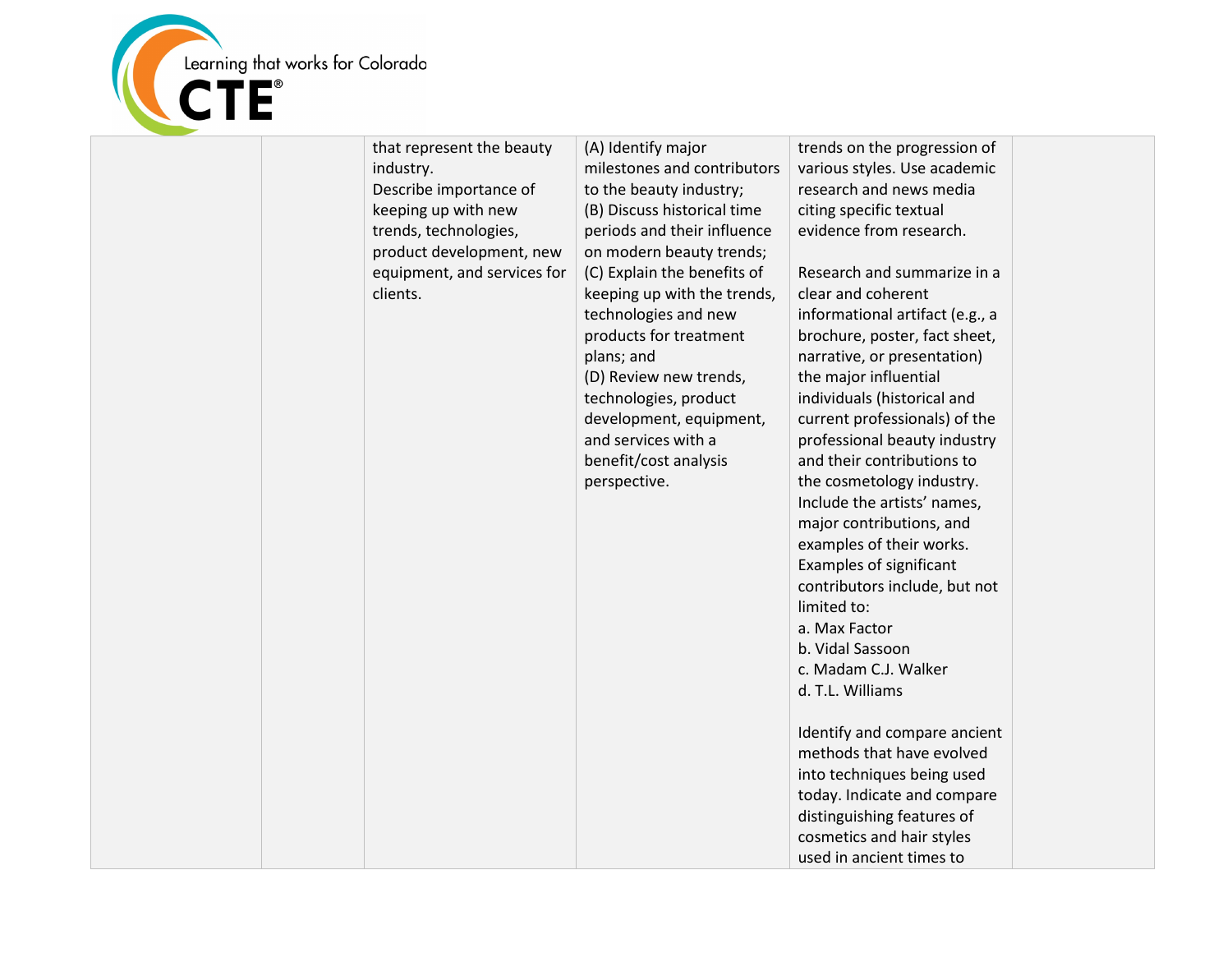

|                           |                                                                                                                                                                                                                                                         |                                                                                                                                                                                                                                                                                                                                                                                 | features found today.<br>Compare and contrast the<br>dramatic changes in cosmetic<br>and hair styles and<br>treatments. Develop claim(s)<br>and counterclaim(s) giving<br>reasoning behind the<br>changes while supplying data<br>and text-based evidence.<br>Articulate why a knowledge<br>of history in cosmetology can<br>help predict upcoming<br>trends. Research various<br>credible sources and<br>summarize the intended<br>result of a prediction in an<br>explanatory essay,<br>informational artifact, or<br>presentation. |                     |
|---------------------------|---------------------------------------------------------------------------------------------------------------------------------------------------------------------------------------------------------------------------------------------------------|---------------------------------------------------------------------------------------------------------------------------------------------------------------------------------------------------------------------------------------------------------------------------------------------------------------------------------------------------------------------------------|---------------------------------------------------------------------------------------------------------------------------------------------------------------------------------------------------------------------------------------------------------------------------------------------------------------------------------------------------------------------------------------------------------------------------------------------------------------------------------------------------------------------------------------|---------------------|
| <b>Career Development</b> | Develop an education and<br>career plan aligned with<br>personal goals.<br>Integrate multiple sources<br>of career information from<br>diverse formats to make<br>informed career decisions,<br>solve problems, and<br>manage personal career<br>plans. | Explore and engage in<br>career development<br>activities. Student is<br>expected to:<br>(A) investigate employment<br>opportunities, including<br>entrepreneurship and salon<br>ownership/management;(B)<br>evaluate data or outcome<br>of a broad range of<br>personal care services; and<br>(C) understand career<br>pathways and training and<br>licensing requirements for | Compile and analyze career<br>pathways and the potential<br>of income within the<br>cosmetology program of<br>study locally, state-wide, and<br>nationally. Use supporting<br>evidence from multiple<br>sources, such as local job<br>postings and Colorado<br>Department of Labor and<br>Workforce Development<br>data, to describe the<br>education requirements, job<br>availability, salaries, and                                                                                                                                | <b>Student ICAP</b> |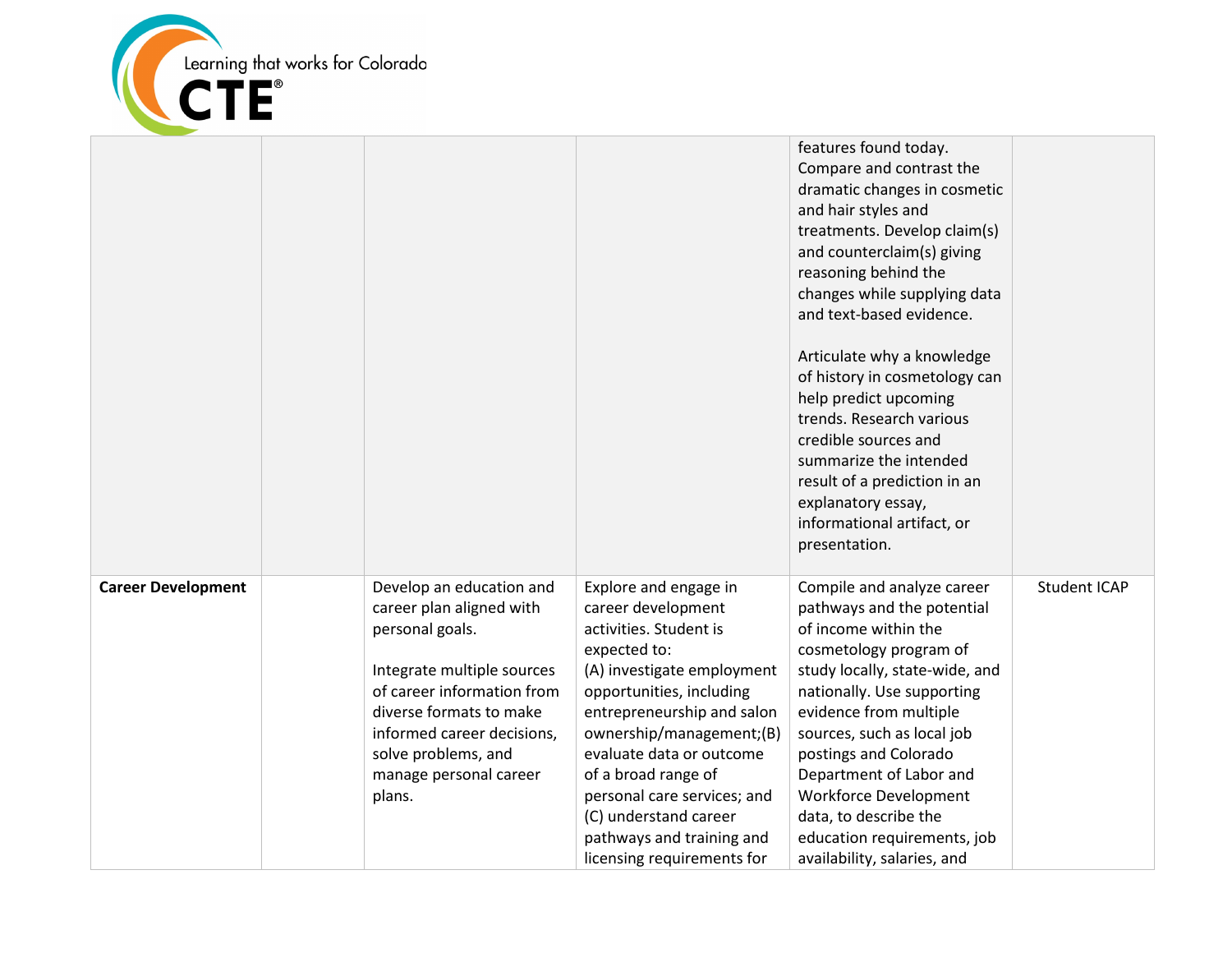

|  | cosmetology and barbering  | benefits. Outline an           |  |
|--|----------------------------|--------------------------------|--|
|  | professionals in Colorado. | educational pathway to         |  |
|  |                            | obtain the necessary level of  |  |
|  |                            | education and relevant         |  |
|  |                            | certifications for a chosen    |  |
|  |                            | occupation in the              |  |
|  |                            | cosmetology industry, review   |  |
|  |                            | and revise throughout the      |  |
|  |                            | program of study. Careers      |  |
|  |                            | may include the following,     |  |
|  |                            | but are not limited to:        |  |
|  |                            |                                |  |
|  |                            | a. Salon Hairstylist           |  |
|  |                            | b. Salon Owner/Manager         |  |
|  |                            | c. Natural Hair Stylist        |  |
|  |                            | f. Makeup/Hair Artist          |  |
|  |                            | g. Cosmetology Instructor      |  |
|  |                            | h. State Board Examiner        |  |
|  |                            | i. Photo/Movie/Theatre         |  |
|  |                            | Stylist                        |  |
|  |                            | j. Platform Stylist            |  |
|  |                            | k. Product Sales               |  |
|  |                            | Representative                 |  |
|  |                            | I. Cosmetic/Product Research   |  |
|  |                            | Chemist                        |  |
|  |                            |                                |  |
|  |                            | Describe personal              |  |
|  |                            | characteristics and aptitudes, |  |
|  |                            | including 21st century skills, |  |
|  |                            | needed by hairstylists. Create |  |
|  |                            | a rubric for self-assessing    |  |
|  |                            | 21st century skills and use it |  |
|  |                            | to evaluate course             |  |
|  |                            | assignments and personal       |  |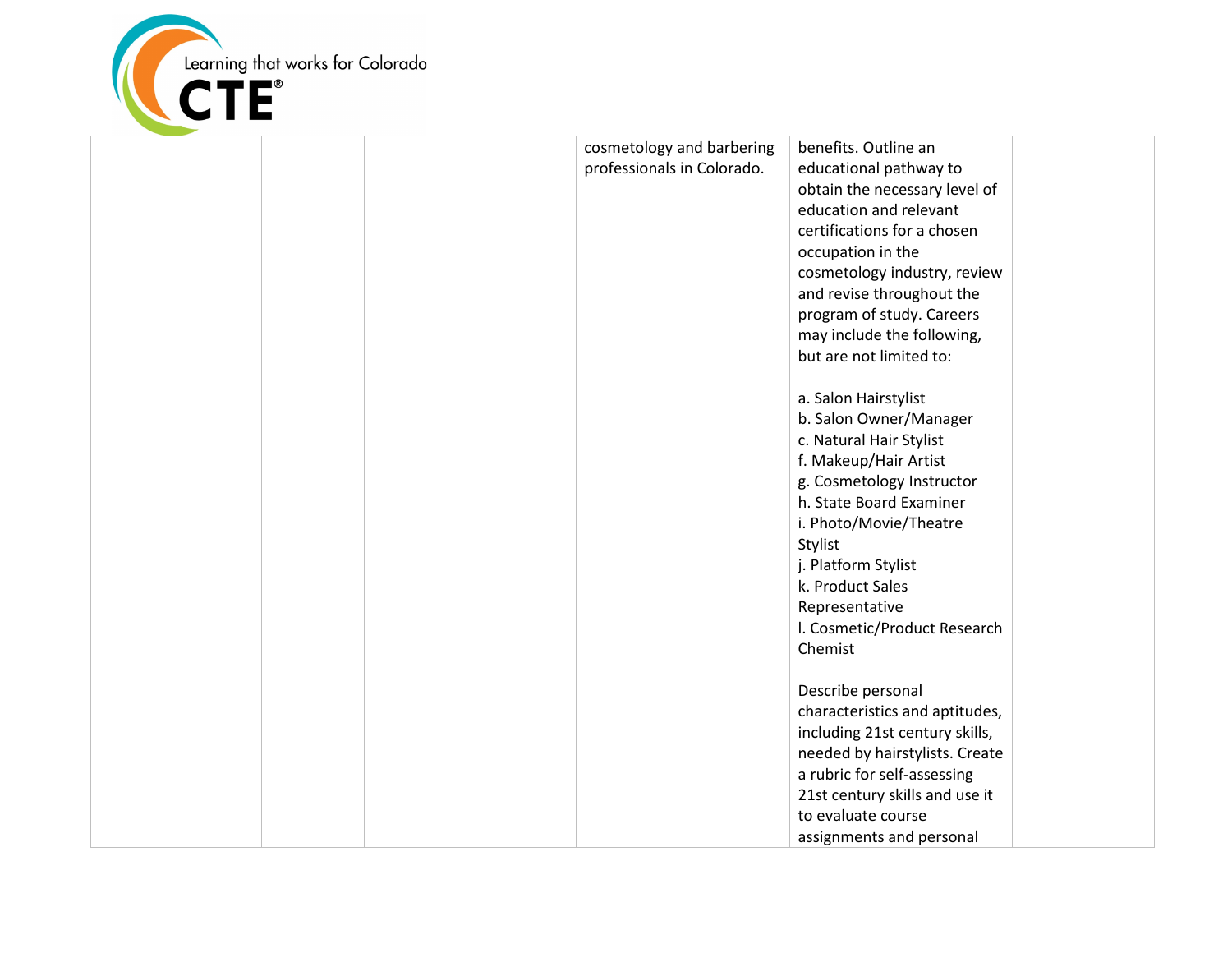

work. Examples include the ability to: a. Communicate verbally and nonverbally in a respectful manner with clients and coworkers b. Work effectively in teams and resolve conflicts when necessary c. Demonstrate a positive work ethic d. Understand different cultures and impact on design and hairstyles e. Adapt to changes f. Manage time and resources wisely Research professional organizations and student organizations in cosmetology. Select one of each and cite specific textual evidence from the organization and news articles to summarize into an essay. Include the following: a. The mission of the organization b. Benefits of belonging to the organization c. Credentials provided and how they are obtained and maintained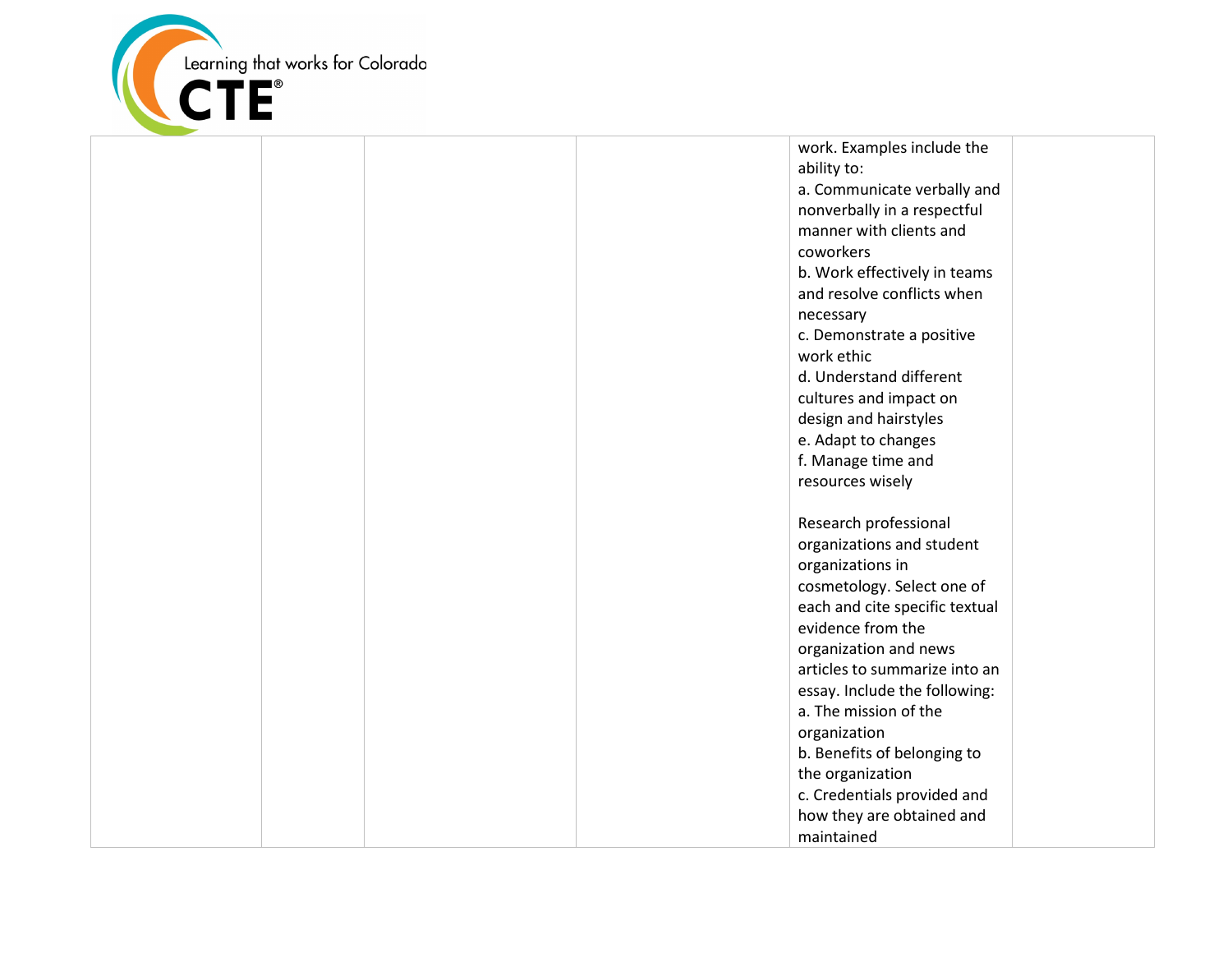

d. Journals, newsletters, reports, and other documents it publishes e. Educational opportunities provided f. Competitive opportunities provided g. Conferences held h. Membership costs, levels, student memberships i. Website, contact information Compile information from the hairstyling/cosmetology career exploration from standards to create a written or electronic career pathway plan outlining academic and career achievement goals and objectives, as well as a timeline for ongoing reflection throughout the program of study coursework. Drawing upon personal reflection of cosmetology theoretical knowledge, practical skills, and current

styles, write a *philosophy of design*. Discuss how to put personal beliefs into practice by including concrete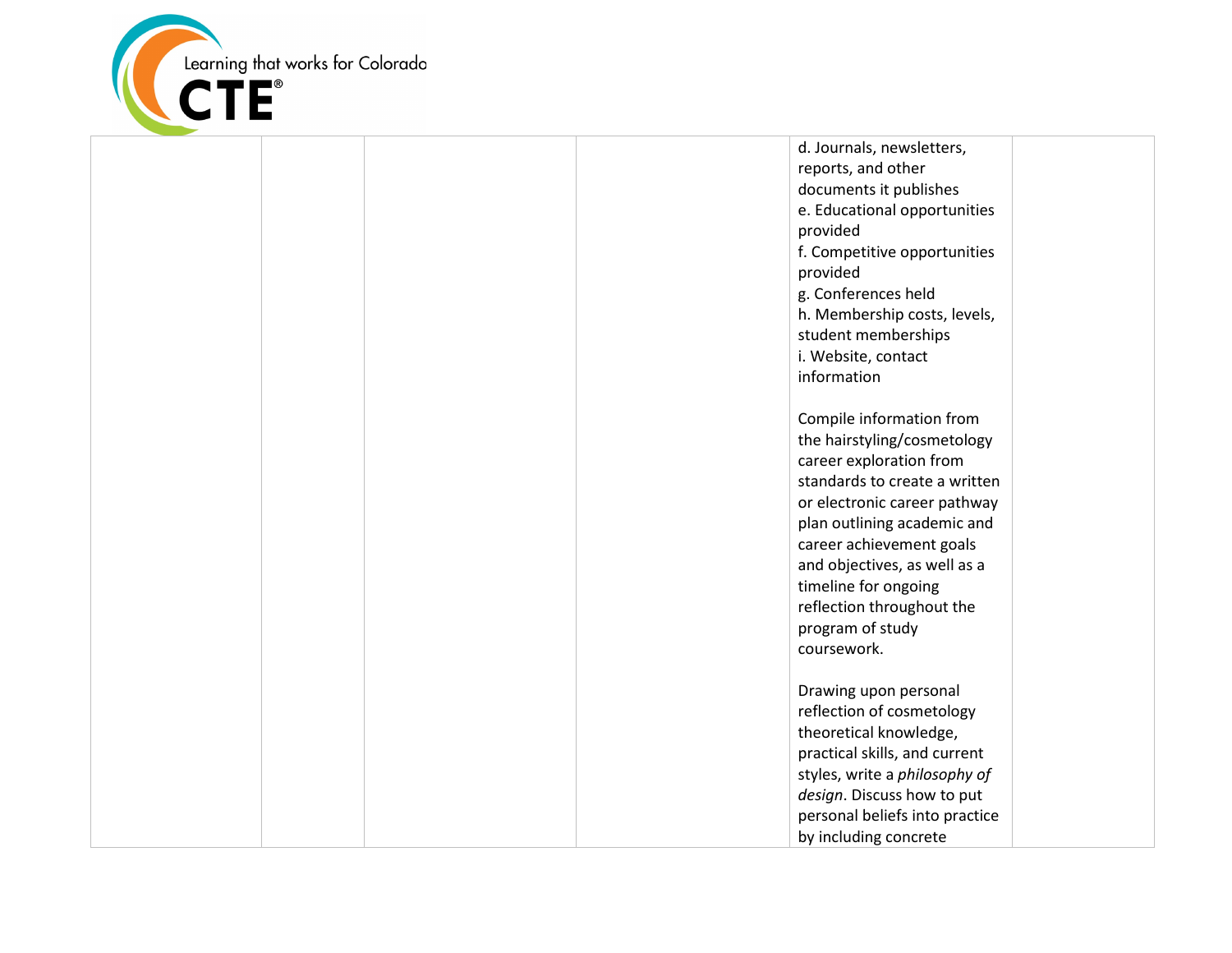

|                                                                                                                                                                                           |                                                                                                                                                                                                                                                                                                                                                                                                                                                                                                                         |                                                                                                                                                                                                                                                                                                                                                                                                                                                                                                                                                                                                                                                                                                                                                                                                                  | examples of your anticipated<br>career pathway.                                                                                                                                                                                                                                                                                                                                                                                                                                                                                                                                                                                                                                                                                                                                                                                                                                                   |  |
|-------------------------------------------------------------------------------------------------------------------------------------------------------------------------------------------|-------------------------------------------------------------------------------------------------------------------------------------------------------------------------------------------------------------------------------------------------------------------------------------------------------------------------------------------------------------------------------------------------------------------------------------------------------------------------------------------------------------------------|------------------------------------------------------------------------------------------------------------------------------------------------------------------------------------------------------------------------------------------------------------------------------------------------------------------------------------------------------------------------------------------------------------------------------------------------------------------------------------------------------------------------------------------------------------------------------------------------------------------------------------------------------------------------------------------------------------------------------------------------------------------------------------------------------------------|---------------------------------------------------------------------------------------------------------------------------------------------------------------------------------------------------------------------------------------------------------------------------------------------------------------------------------------------------------------------------------------------------------------------------------------------------------------------------------------------------------------------------------------------------------------------------------------------------------------------------------------------------------------------------------------------------------------------------------------------------------------------------------------------------------------------------------------------------------------------------------------------------|--|
| Safety, Sanitation, and<br><b>Efficient Work</b><br><b>Practices (These</b><br>standards may be<br>embedded into the<br>individual practice<br>areas or covered as a<br>stand-alone unit) | Understand and apply<br>safety, sanitation, and<br>efficient work practices for<br>cosmetology and barbering<br>professionals.<br>Demonstrate health and<br>safety procedures,<br>regulations, and personal<br>health practices and<br>determine the meaning of<br>symbols, key terms, and<br>domain-specific words and<br>phrases as related to the<br>Beauty Industry workplace<br>environment.<br>Use health and safety<br>practices for storing,<br>cleaning, and maintaining<br>tools, equipment, and<br>supplies. | Careers in cosmetology<br>include all aspects of<br>sterilization and sanitation<br>procedures and personal<br>care services, including hair<br>care, nail care, and skin<br>care. Students will be<br>expected to develop an<br>understanding of the<br>technical knowledge and<br>skills needed for success in<br>the personal care services<br>industry including:<br>(A) Demonstrate the<br>development of procedures<br>of a safe and healthy work<br>environment;<br>(B) Demonstrate safe<br>handling and use of<br>disinfectant products and<br>tools;<br>(C) Explain and/or<br>demonstrate providing all<br>services in a safe<br>environment, taking<br>measures to prevent the<br>spread of infections and<br>contagious disease;<br>(D) List the various types<br>and classifications of<br>bacteria; | Identify personal and jobsite<br>safety hazards and<br>demonstrate practices for<br>safe and healthy work<br>environments. Accurately<br>read, interpret, and<br>demonstrate adherence to<br>safety rules, including but<br>not limited to rules<br>pertaining to Occupational<br>Safety and Health<br>Administration (OSHA) and<br><b>Environmental Protection</b><br>Agency (EPA) guidelines, and<br>state and national code<br>requirements. Be able to<br>distinguish between rules<br>and explain why certain rules<br>apply.<br>Define and differentiate<br>possible emergencies and<br>emergency procedures.<br>Create a disaster and/or<br>emergency response plan<br>including real-life examples<br>describing principles and<br>practices of infection control<br>and blood-borne pathogens<br>as it applies to EPA, OSHA<br>and Safety Data Sheets (SDS).<br>Identify decontamination |  |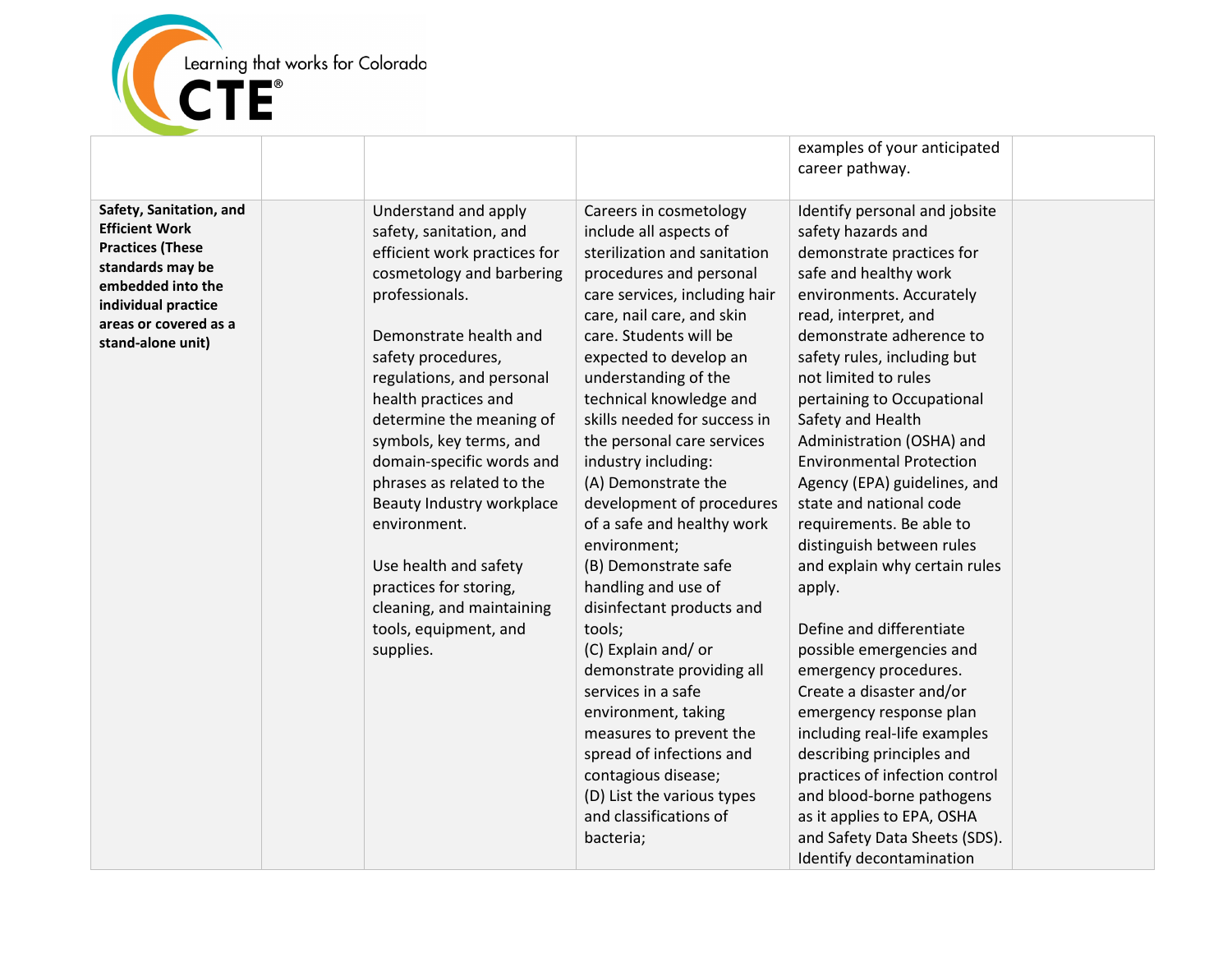

(E) Describe how bacteria grow and reproduce; (F) Describe the relationship of bacteria to the spread of disease; (G) Define common diseases and disorders encountered by cosmetology professionals and provide brief overview of their pathology; (H) Explain and understand the importance of decontamination; and (I) Explain the difference between sanitation, disinfection, and sterilization.

procedures to ensure the safety of the client and/or peers in the classroom and laboratory. Apply workemergency teamwork procedures and social skills in following the rules for professional ethics and demonstrate a cultural awareness of hygiene and socialized differences by using active listening skills.

Demonstrate proper set-up and operation of equipment and utilization of materials by mixing chemicals in appropriate proportions according to manufacturer's instructions. Clean and maintain implements by using appropriately mixed chemicals and following the procedures for decontamination of tools. Identify appropriate chemicals and perform disinfecting procedures. Describe, observe, identify, and analyze the functions, structures, and diseases, and disorders of hair, skin and

nails. Demonstrate and communicate to the client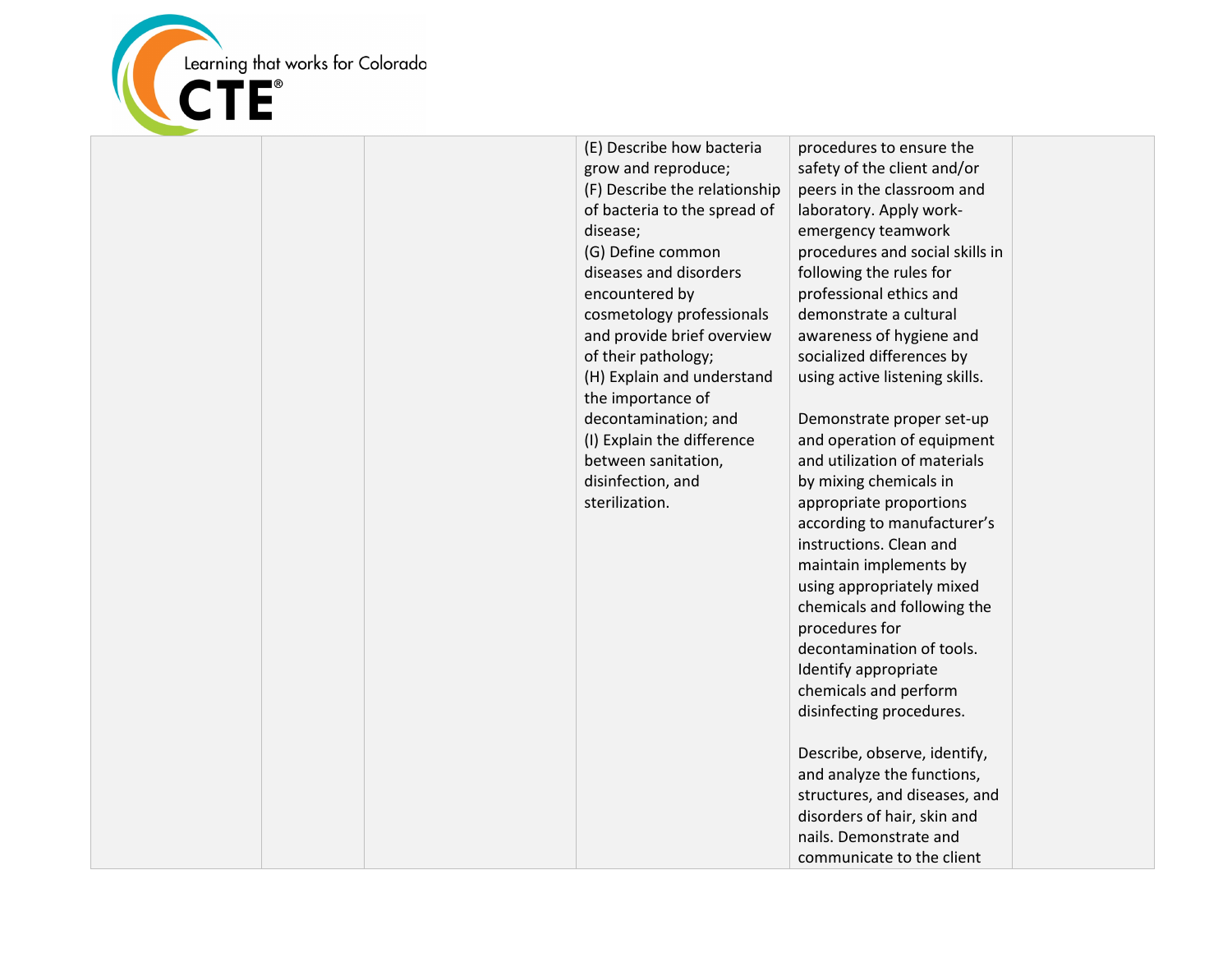

|                                                                  |                                                                                                                             |                                                                                                                                                                  | the proper care of hair, skin,<br>and nails through cleanliness,<br>nutrition, and healthful<br>living. Evaluate and<br>demonstrate proper draping,<br>shampooing and<br>conditioning, and rinsing as it<br>applies to safety or diagnosis<br>of clients.<br>Compile, practice, and<br>critique procedures for<br>maintaining a safe and<br>sanitary environment for<br>clients present in a<br>cosmetology facility. Cite<br>information for the<br>Occupational Safety and<br><b>Health Administration</b><br>(OSHA) to identify<br>precautionary guidelines to<br>prevent illness,<br>communicable diseases and<br>injuries. Incorporate safety<br>procedures and complete a<br>safety test with 100 percent<br>accuracy; include exam in<br>course portfolio. |  |
|------------------------------------------------------------------|-----------------------------------------------------------------------------------------------------------------------------|------------------------------------------------------------------------------------------------------------------------------------------------------------------|-------------------------------------------------------------------------------------------------------------------------------------------------------------------------------------------------------------------------------------------------------------------------------------------------------------------------------------------------------------------------------------------------------------------------------------------------------------------------------------------------------------------------------------------------------------------------------------------------------------------------------------------------------------------------------------------------------------------------------------------------------------------|--|
| <b>Applied Academic</b><br><b>Foundations for</b><br>Cosmetology | Understand and apply<br>scientific principles of<br>human anatomy,<br>physiology, and chemistry<br>to cosmetology services. | The student applies<br>academic skills to the field<br>of hairstyling. The student is<br>expected to:<br>(A) explain the importance<br>of anatomy and physiology | Outline basic concepts of the<br>human body's anatomy and<br>physiology distinguishing<br>between how a client's hair<br>and skin react to various<br>treatments and services.                                                                                                                                                                                                                                                                                                                                                                                                                                                                                                                                                                                    |  |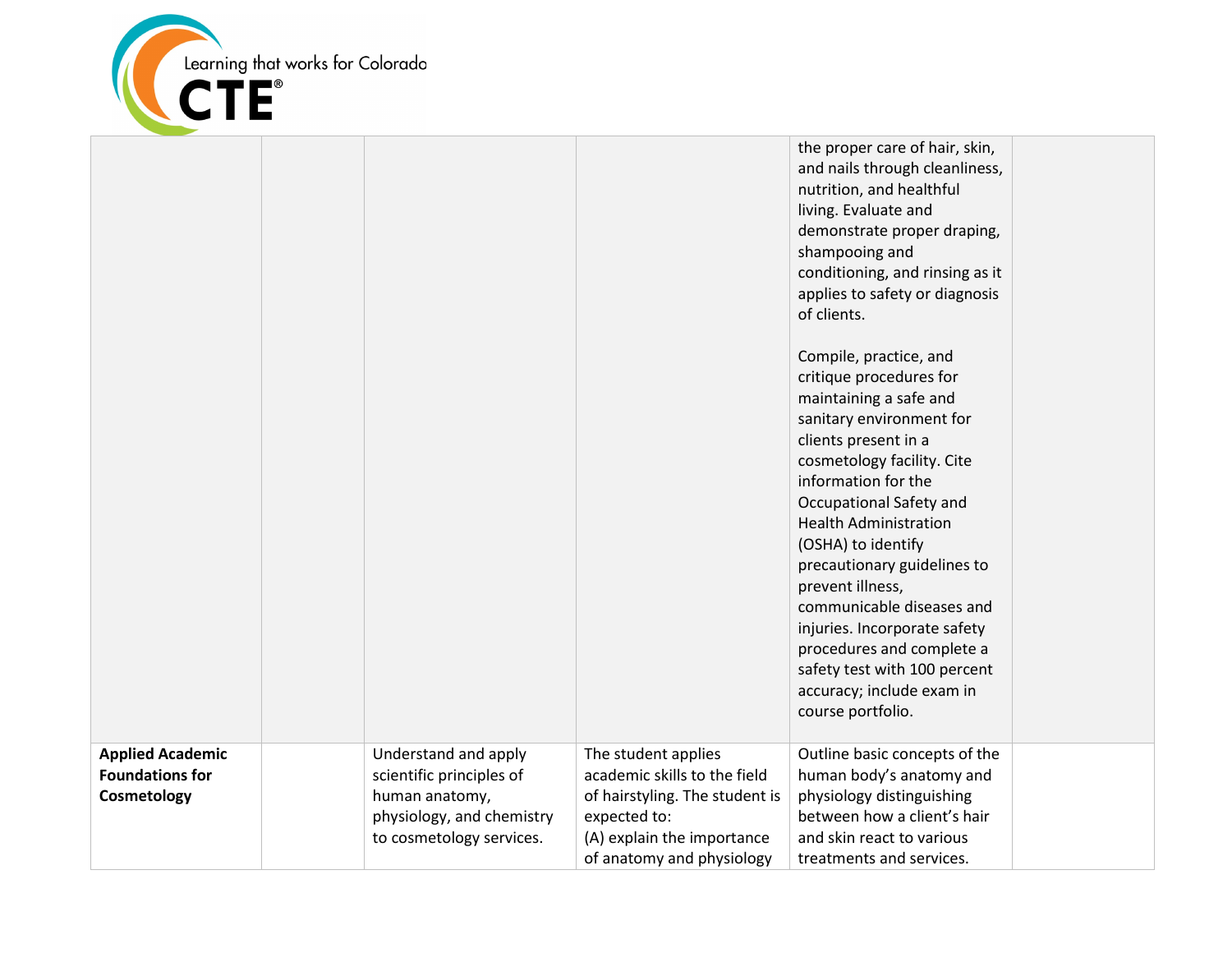

| Analyze and apply<br>appropriate academic<br>standards required for<br>successful industry sector<br>pathway completion<br>leading to postsecondary<br>education and<br>employment. | to the hairstyling<br>profession;<br>(B) identify body tissue,<br>body systems, and their<br>functions;<br>(C) explain the structure,<br>composition, and growth of<br>skin and hair;<br>(D) apply the principles of<br>organic and inorganic<br>chemistry;<br>(E) classify solutions,<br>suspensions, and emulsions<br>that may be used during<br>hairstyling services;<br>(F) apply an understanding<br>of pH and the pH scale to<br>hairstyling services;<br>(G) explain the principles<br>and practices of infection<br>control, including bacterial<br>disorders and diseases and<br>viruses; and<br>(H) explore the nature of<br>electricity by defining types<br>of electric current and the<br>electric modalities used in<br>hairstyling. | a. Explain why recognizing<br>the differences between<br>normal and abnormal<br>anatomy is important in<br>determining whether specific<br>treatments and services are<br>appropriate.<br>b. Examine and differentiate<br>bone and muscle structures<br>that will help you use the<br>proper application of services<br>and products.<br>Create an informational<br>artifact (e.g., brochure,<br>poster, fact sheet, narrative,<br>or presentation) illustrating<br>why anatomy and physiology<br>is important to the<br>hairstyling profession.<br>Apply concepts related to the<br>basics of chemistry to<br>demonstrate the following:<br>a. Examine the roles of<br>organic and inorganic<br>chemistry, different states of<br>matter, oxidation-reduction<br>reactions, and pure<br>substances and physical<br>mixtures as it relates to<br>cosmetology.<br>b. Explain the differences<br>among solutions,<br>suspensions, and emulsions. |  |
|-------------------------------------------------------------------------------------------------------------------------------------------------------------------------------------|----------------------------------------------------------------------------------------------------------------------------------------------------------------------------------------------------------------------------------------------------------------------------------------------------------------------------------------------------------------------------------------------------------------------------------------------------------------------------------------------------------------------------------------------------------------------------------------------------------------------------------------------------------------------------------------------------------------------------------------------------|------------------------------------------------------------------------------------------------------------------------------------------------------------------------------------------------------------------------------------------------------------------------------------------------------------------------------------------------------------------------------------------------------------------------------------------------------------------------------------------------------------------------------------------------------------------------------------------------------------------------------------------------------------------------------------------------------------------------------------------------------------------------------------------------------------------------------------------------------------------------------------------------------------------------------------------------|--|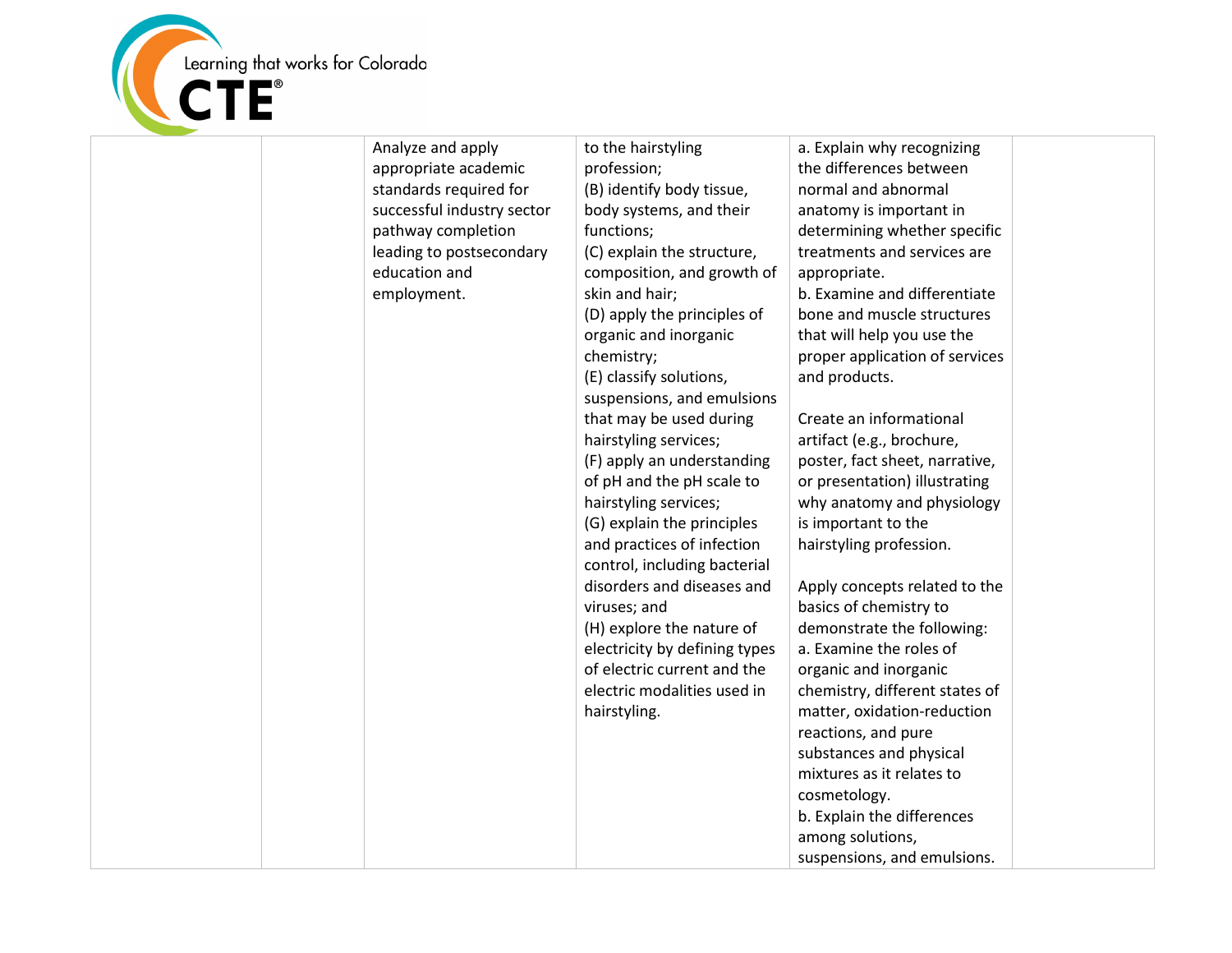

|                                                                           |                                                                                                                                                                                                           |                                                                                                                                                                                                                                     | c. Evaluate the pH scale and<br>the effects it has on hair and<br>skin.<br>Research and write an<br>informative essay to<br>distinguish the nature of<br>electricity and electric<br>currents, including<br>explanations on the following<br>that should include but are<br>not limited to:<br>a. Principles of<br>electrical equipment<br>and safety<br>b. Differences in<br>electric modalities<br>used in hairstyling<br>services<br>Describe common<br>$C_{\cdot}$<br>applications of<br>electrical equipment<br>used in salons |                                                                                              |
|---------------------------------------------------------------------------|-----------------------------------------------------------------------------------------------------------------------------------------------------------------------------------------------------------|-------------------------------------------------------------------------------------------------------------------------------------------------------------------------------------------------------------------------------------|-------------------------------------------------------------------------------------------------------------------------------------------------------------------------------------------------------------------------------------------------------------------------------------------------------------------------------------------------------------------------------------------------------------------------------------------------------------------------------------------------------------------------------------|----------------------------------------------------------------------------------------------|
|                                                                           |                                                                                                                                                                                                           |                                                                                                                                                                                                                                     |                                                                                                                                                                                                                                                                                                                                                                                                                                                                                                                                     |                                                                                              |
| <b>Personal and</b><br><b>Employability Skills</b><br>for Client Services | Demonstrate effective oral<br>and written communication<br>skills with diverse<br>individuals, including<br>coworkers, management,<br>and customers.<br>Understand and apply<br>knowledge of business and | The student demonstrates<br>professional<br>standards/employability<br>skills as required by<br>business and industry. The<br>student is expected to:<br>(A) demonstrate<br>professionalism in how to<br>dress appropriately, speak | SkillsUSA Career Essentials<br>may be used as an<br>assessment for these<br>standards.<br>Students may also be<br>creating professional<br>portfolios that may include:<br>Career Pathway Plan                                                                                                                                                                                                                                                                                                                                      | SkillsUSA<br>Leadership<br>Contests<br>SkillsUSA 4 Pillars<br>SkillsUSA Career<br>Essentials |
|                                                                           | employability skills required                                                                                                                                                                             | politely, and conduct<br>oneself in a manner                                                                                                                                                                                        | Professionalism<br>Rubric                                                                                                                                                                                                                                                                                                                                                                                                                                                                                                           |                                                                                              |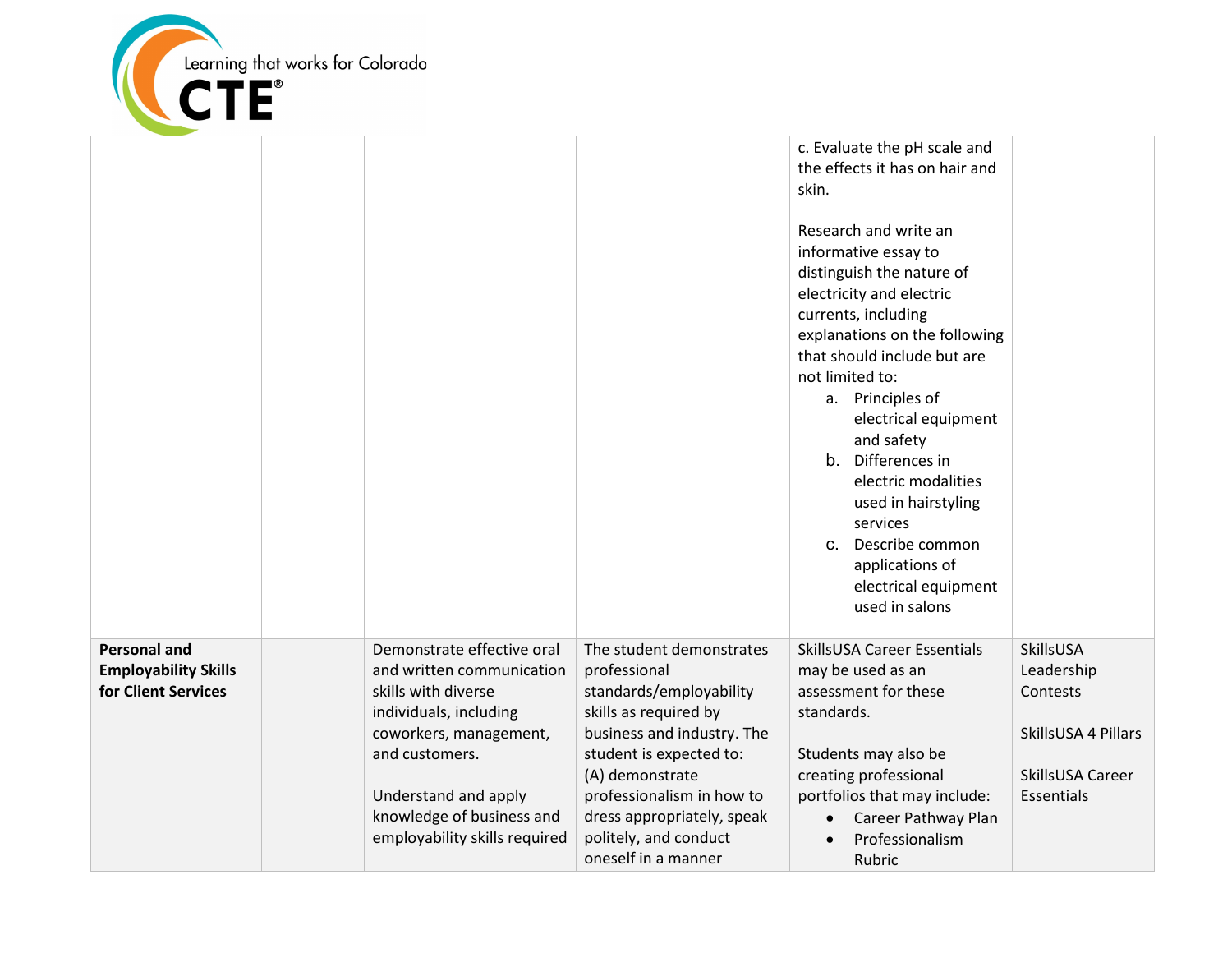

| of barber and cosmetology<br>professionals.<br>Acquire and accurately use<br>beauty industry<br>terminology and protocols<br>at the career and college<br>readiness level for<br>communicating effectively<br>in oral, written, and<br>multimedia formats. | appropriate for the<br>profession and work site;<br>(B) employ the ability to be<br>trustworthy by complying<br>with an ethical course of<br>action;<br>(C) use conflict-<br>management skills to avoid<br>potential or perceived<br>conflict;<br>(D) demonstrate effective<br>oral and written<br>communication skills with<br>diverse individuals,<br>including coworkers,<br>management, and<br>customers;<br>(E) develop skill in handling<br>multiple tasks<br>simultaneously such as<br>prioritizing tasks, managing<br>workflow under pressure,<br>and completing work-<br>related activities in a timely<br>manner;<br>(F) exercise personal<br>ownership over the<br>quantity and quality of<br>individual performance and<br>team assignment; and<br>(G) employ leadership skills<br>within a classroom or<br>community setting to<br>maintain positive<br>relationships. | Professional<br><b>Organization Essay</b><br>Philosophy of Design<br>Professional<br>Development<br><b>Agencies Artifact</b><br>Disaster/Emergency<br>Response Plan<br>Safety Exam<br>Hair, Skin, and Nails<br>Artifact<br>Nail Anatomy<br>Illustration<br>Graphics of<br>Demonstrations |  |
|------------------------------------------------------------------------------------------------------------------------------------------------------------------------------------------------------------------------------------------------------------|-------------------------------------------------------------------------------------------------------------------------------------------------------------------------------------------------------------------------------------------------------------------------------------------------------------------------------------------------------------------------------------------------------------------------------------------------------------------------------------------------------------------------------------------------------------------------------------------------------------------------------------------------------------------------------------------------------------------------------------------------------------------------------------------------------------------------------------------------------------------------------------|------------------------------------------------------------------------------------------------------------------------------------------------------------------------------------------------------------------------------------------------------------------------------------------|--|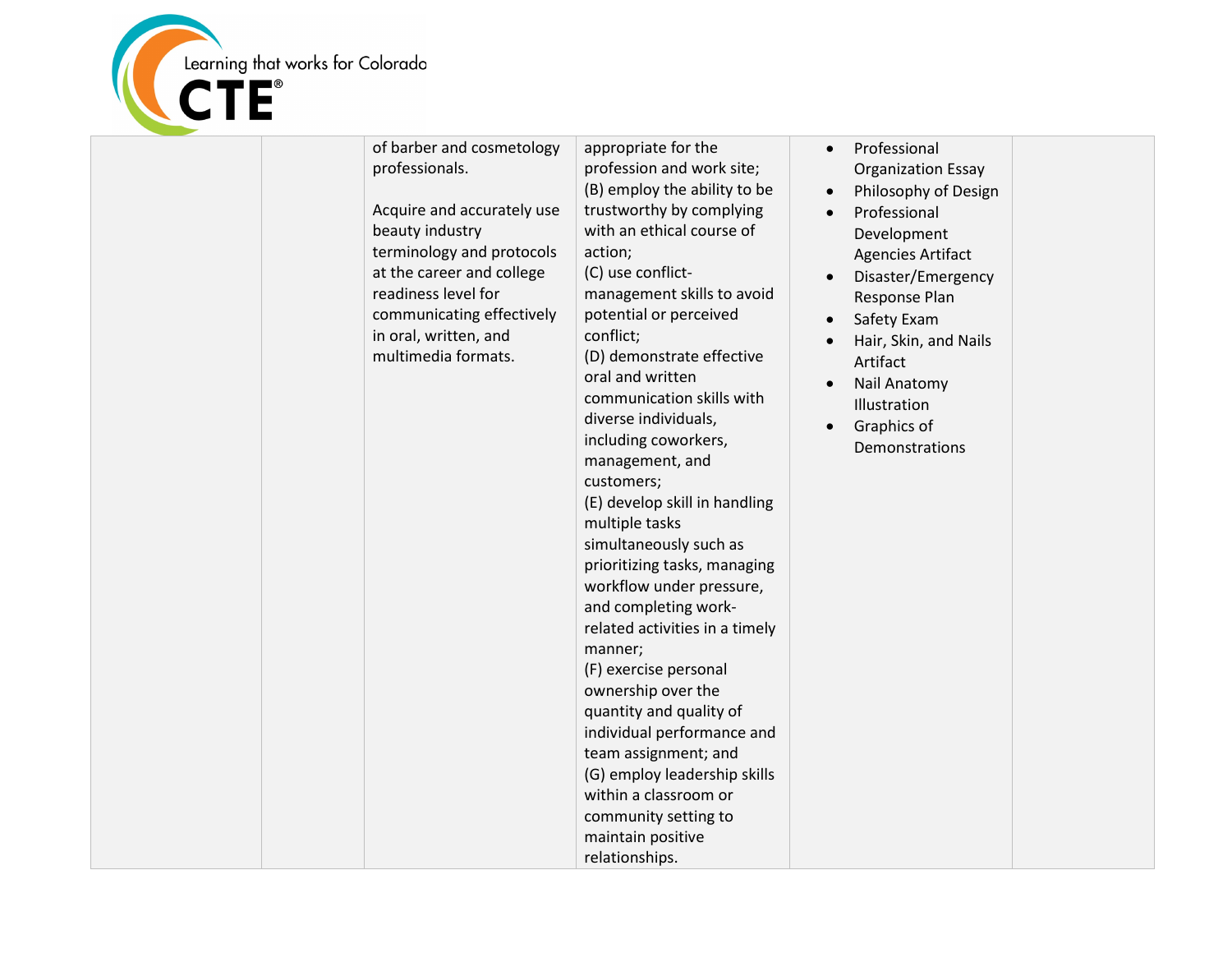

| <b>Client Services</b> | Demonstrate knowledge of<br>practical beauty industry<br>skills for hairstylists such as<br>shampooing, haircutting, or<br>hairstyling.<br>Understand and apply tools<br>and techniques for basic<br>cosmetology services. | The student demonstrates<br>an understanding in the use<br>of tools, equipment,<br>technologies, and materials<br>used by hairstylists. The<br>student is expected to:<br>(A) employ safe and<br>effective use of tools to<br>enhance client services;<br>(B) use ergonomically<br>designed equipment to<br>promote professional<br>efficiency;<br>(C) use available technology<br>sources effective in a<br>professional salon setting;<br>and<br>(D) apply universal<br>precautions in disposal of<br>hazardous materials.<br>The student applies the<br>academic knowledge and<br>practical skills to simulated<br>and actual work situations.<br>The student is expected to:<br>(A) apply client consultation<br>skills to guide individuals in<br>recognizing concerns and<br>making informed decisions;<br>(B) document client<br>satisfaction, procedures,<br>and products to facilitate<br>ease of consultation in<br>future appointments; | Apply concepts related to<br>hairstylist services:<br>• Identify when, why, and<br>how the brush hair.<br>• Demonstrate the procedure<br>for shampoo<br>manipulations.<br>• Understand the meaning of<br>pH levels in shampoos.<br>· Identify the various types of<br>shampoos.<br>· Identify the various types of<br>rinses.<br>Prepare a presentation or<br>printed material that<br>explains the structure and<br>function of hair and<br>considerations for good<br>hygienic care of the hair and<br>scalp. Topics could include:<br>a. Explain the structures of<br>the hair root and hair shaft.<br>b. Analyze and illustrate the<br>chemical composition of the<br>hair including: side bonds of<br>the cortex, hair pigment,<br>wave pattern, and curly hair.<br>c. Identify and evaluate the<br>following: growth cycles of<br>the hair, hair loss causes and<br>treatments, hair disorders,<br>and scalp disorders.<br>d. Perform a hair and scalp<br>analysis including the | SkillsUSA<br>Contests:<br>Cosmetology/<br><b>Barbering</b> |
|------------------------|----------------------------------------------------------------------------------------------------------------------------------------------------------------------------------------------------------------------------|----------------------------------------------------------------------------------------------------------------------------------------------------------------------------------------------------------------------------------------------------------------------------------------------------------------------------------------------------------------------------------------------------------------------------------------------------------------------------------------------------------------------------------------------------------------------------------------------------------------------------------------------------------------------------------------------------------------------------------------------------------------------------------------------------------------------------------------------------------------------------------------------------------------------------------------------------|----------------------------------------------------------------------------------------------------------------------------------------------------------------------------------------------------------------------------------------------------------------------------------------------------------------------------------------------------------------------------------------------------------------------------------------------------------------------------------------------------------------------------------------------------------------------------------------------------------------------------------------------------------------------------------------------------------------------------------------------------------------------------------------------------------------------------------------------------------------------------------------------------------------------------------------------------------------------------------------|------------------------------------------------------------|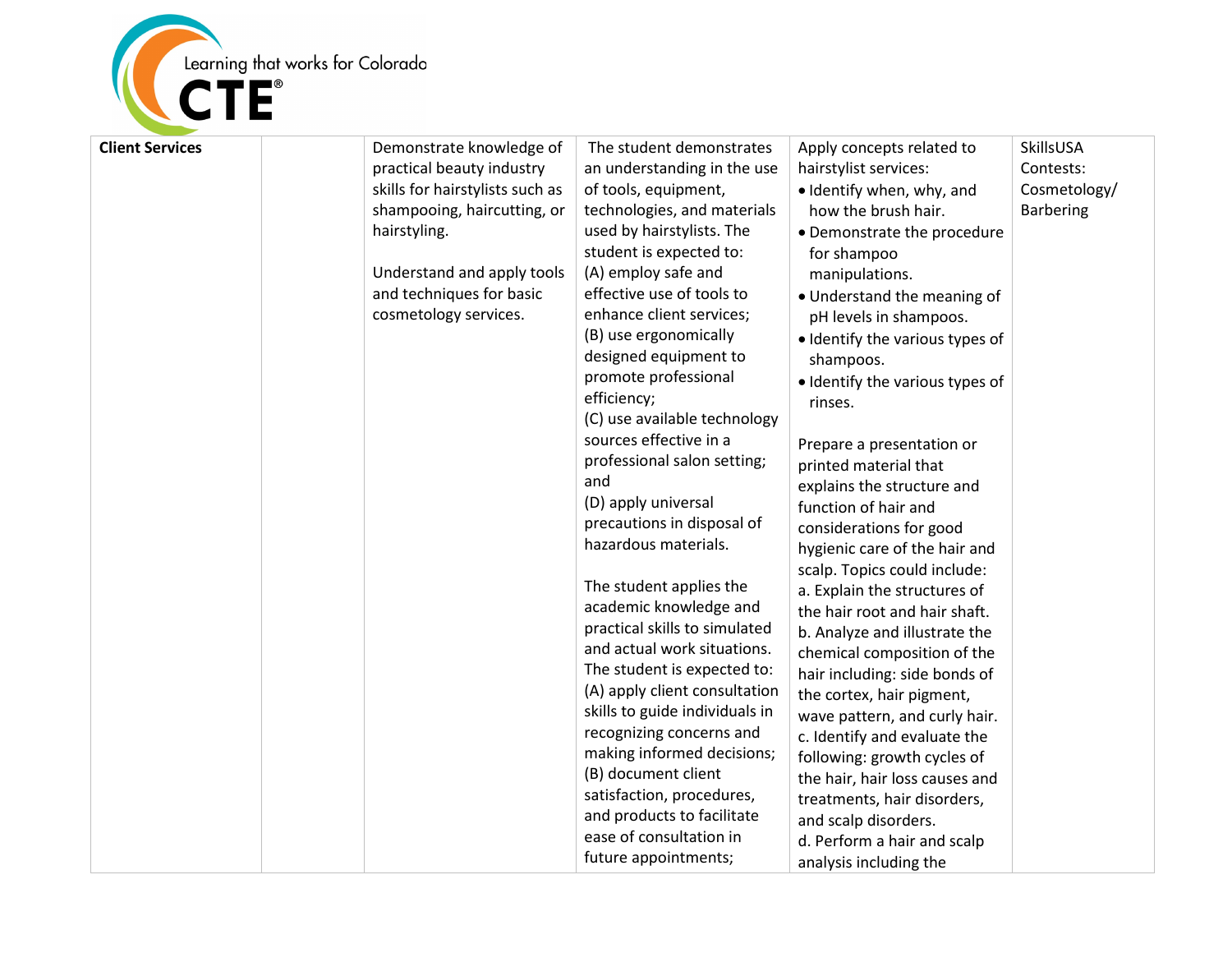

| following factors: texture,<br>(C) locate and compare<br>vendors to maximize<br>density, porosity, elasticity,<br>benefits for personal care<br>hair growth patterns, and dry<br>clients, businesses, or<br>or oily hair and scalp.<br>organizations;<br>(D) demonstrate<br>understanding and<br>Demonstrate concepts<br>proficiency of basic haircuts<br>related to the properties of<br>such as zero degree, forty-<br>hair design to apply the<br>five degree, ninety degree,<br>following:<br>a. Define and give examples<br>and one hundred eighty<br>of the elements of hair<br>degree; and<br>(E) execute shampooing,<br>design.<br>permanent waving, curl<br>b. Identify, define, and give<br>demonstration, blow<br>examples of the principles of<br>drying, and thermal curling<br>hair design.<br>service as required for the<br>c. Recognize and explain the<br>state practical exam.<br>importance and influence of<br>hair type and texture of a<br>client's hairstyle. Define and<br>explain the changes that<br>influence hairstyles with<br>different combinations of<br>hair types and textures.<br>d. Create a visual<br>representation identifying<br>each facial shape and design<br>a beneficial hairstyle for<br>each. Write a narrative for<br>each graphic explaining the<br>purpose for each hairstyle<br>designed for the facial<br>shapes. |  |  |
|------------------------------------------------------------------------------------------------------------------------------------------------------------------------------------------------------------------------------------------------------------------------------------------------------------------------------------------------------------------------------------------------------------------------------------------------------------------------------------------------------------------------------------------------------------------------------------------------------------------------------------------------------------------------------------------------------------------------------------------------------------------------------------------------------------------------------------------------------------------------------------------------------------------------------------------------------------------------------------------------------------------------------------------------------------------------------------------------------------------------------------------------------------------------------------------------------------------------------------------------------------------------------------------------------------------------------------------------------------------------|--|--|
|                                                                                                                                                                                                                                                                                                                                                                                                                                                                                                                                                                                                                                                                                                                                                                                                                                                                                                                                                                                                                                                                                                                                                                                                                                                                                                                                                                        |  |  |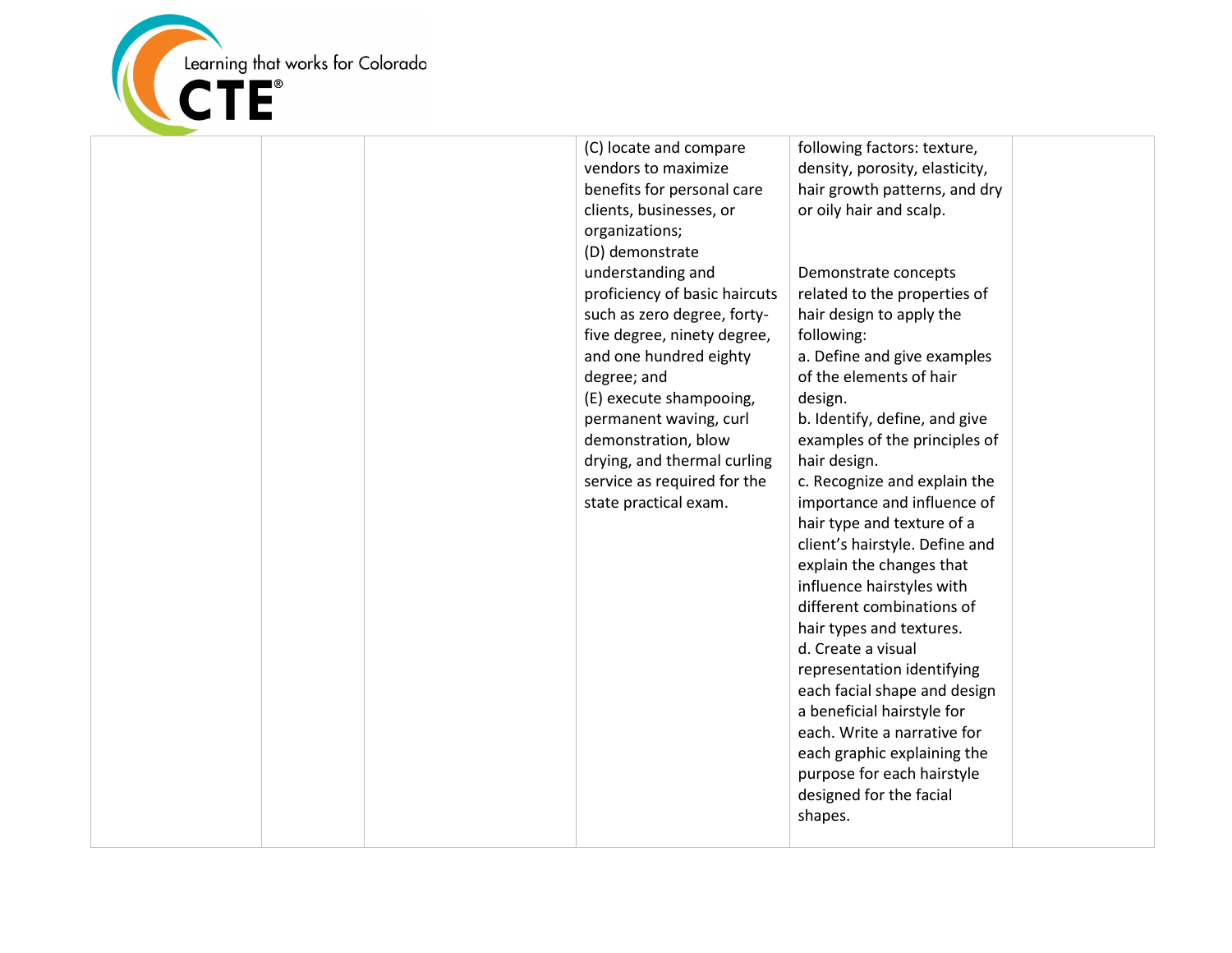

| Identify, describe, and<br>effectively demonstrate basic                                                                                                                                                                                                                                                             |  |
|----------------------------------------------------------------------------------------------------------------------------------------------------------------------------------------------------------------------------------------------------------------------------------------------------------------------|--|
| hairstyling techniques and<br>manipulating<br>implements appropriately,<br>include the following, but not<br>limited to:<br>a. Sectioning<br>b. Wet hairstyling<br>c. Finger waving<br>d. Roller curls<br>e. Comb-Out Techniques<br>f. Hair wrapping<br>g. Blow-dry styling<br>h. Thermal hairstyling<br>i. Braiding |  |
| Laws, Rules, and<br>Understand the laws, rules,<br>The student demonstrates<br>Research and summarize in a                                                                                                                                                                                                           |  |
| <b>Regulations (This</b><br>and regulations established<br>knowledge of rules and<br>clear and coherent narrative                                                                                                                                                                                                    |  |
| section may be<br>by Colorado State Statute<br>regulations established by<br>the legislative and electoral                                                                                                                                                                                                           |  |
| taught in any of the<br>and the Colorado<br>the Colorado Department<br>processes of state                                                                                                                                                                                                                            |  |
| courses in the<br>Department of Regulatory<br>of Regulatory Agencies<br>governments as it relates to                                                                                                                                                                                                                 |  |
| Agencies pertaining to<br>(DORA) Office of Barber and<br>pathway sequence.)<br>cosmetology actions using                                                                                                                                                                                                             |  |
| cosmetology professions.<br>Cosmetology. The student is<br>public documents, textbooks,                                                                                                                                                                                                                              |  |
| expected to:<br>or government websites.                                                                                                                                                                                                                                                                              |  |
| Practice professional,<br>(A) apply health and safety<br>Identify your role as well as                                                                                                                                                                                                                               |  |
| ethical, and legal behavior,<br>the role of public agencies in<br>policies and procedures;<br>(B) recognize risks and<br>supporting elected officials<br>responding thoughtfully to                                                                                                                                  |  |
| diverse perspectives and<br>potentially hazardous<br>to meet goals and objectives,                                                                                                                                                                                                                                   |  |
| resolving contradictions<br>and in endorsing approved<br>situations in compliance                                                                                                                                                                                                                                    |  |
| when possible, consistent<br>with the state rules and<br>legislation or participating in                                                                                                                                                                                                                             |  |
| with applicable laws,<br>the public rule-making<br>regulations;                                                                                                                                                                                                                                                      |  |
| regulations, and<br>(C) comply with all<br>process.                                                                                                                                                                                                                                                                  |  |
|                                                                                                                                                                                                                                                                                                                      |  |
| organizational norms.<br>applicable rules, laws, and                                                                                                                                                                                                                                                                 |  |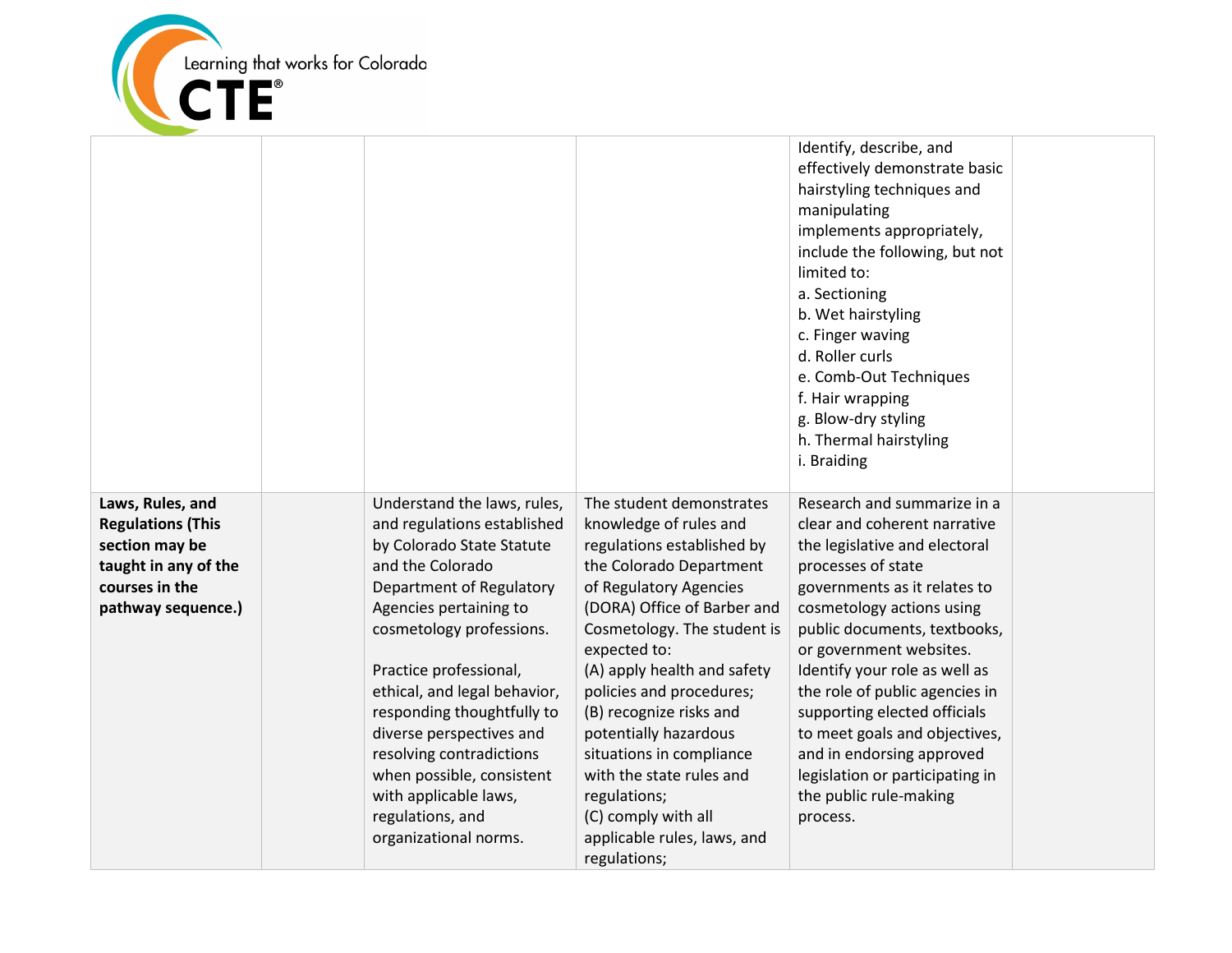

(D) navigate the DORA website for exam eligibility, exam procedures, and other information related to licensing; (E) identify licensure and renewal requirements of the licensee or licensed cosmetology establishment or school; and (F) explain the importance of personal integrity, confidentiality, and ethical behavior in the workplace. Gather research and analyze information from the Colorado Department of Regulatory Agencies (DORA) Office of Barber and Cosmetology Licensure. Generate a visual representation (e.g., chart, diagram, brochure, etc.) to illustrate important connections to the following: a. Sanitation, disinfection, and safety laws: cleaning and disinfecting of implements and equipment, cleaning and disinfecting work environment, and sanitary procedures and pathogens b. Licensing, certification, and industry credentialing requirements c. Legal responsibilities, behaviors, and practices/procedures (ethical vs. unethical, legal vs. illegal) Assemble a list of professional and governing organizations that provide professional development for cosmetologists in Colorado. In a written narrative, describe the benefits of ongoing professional development including the